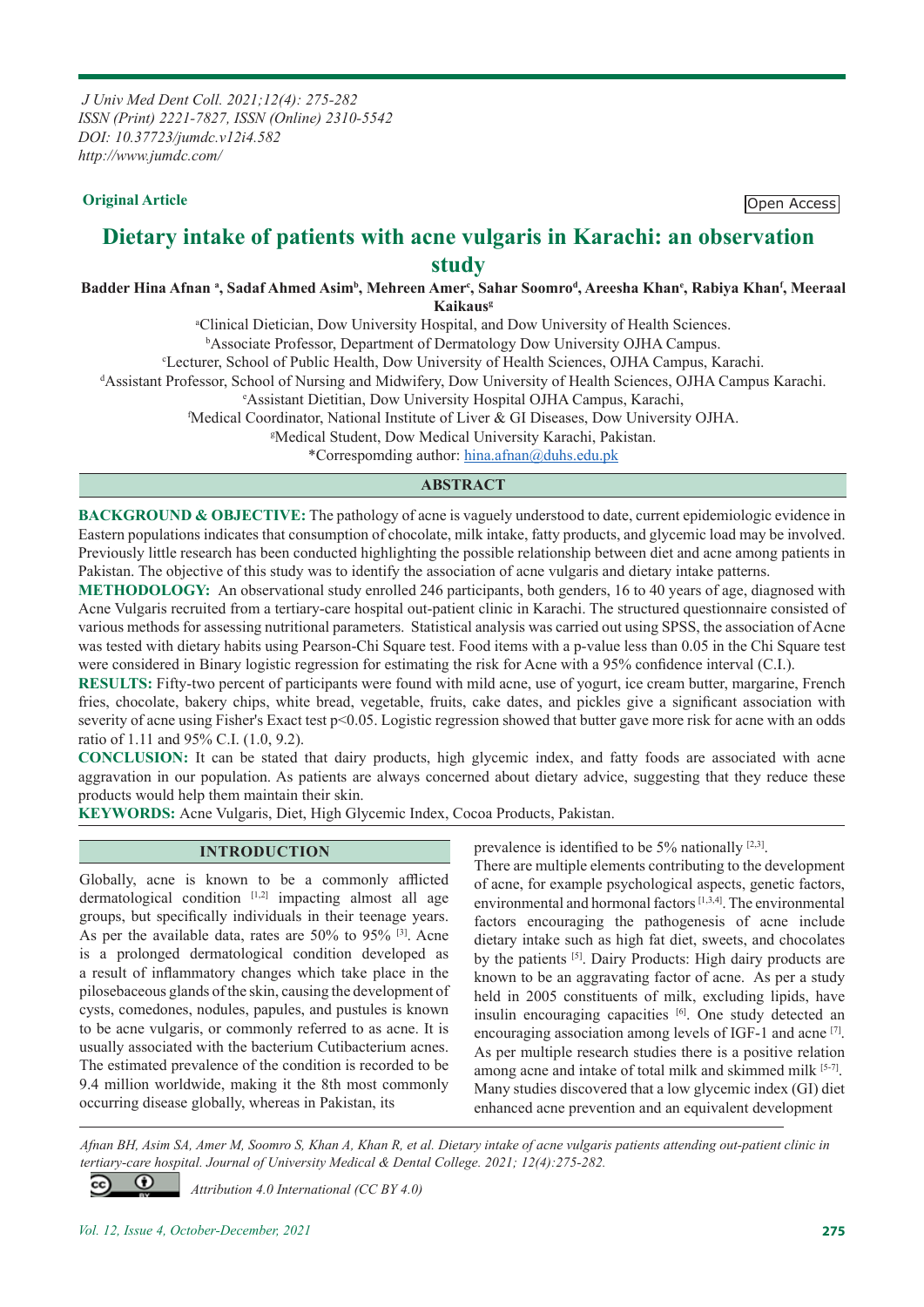in insulin compassion among young males with acne vulgaris. Researchers of two renowned cross-sectional studies [8,9] reported there were no cases of acne among people, individuals residing in the rural areas consuming low-fat and low-glycemic-index diets could be a contributing factor for the lack of the dermatological condition being present among that population [10]. Hyper-glycemic food induced hyperinsulinemia is proposed to lead endocrine responses that aggravate acne, and a high glycemic load diet has been shown to affect acne in epidemiologic studies and in randomized, controlled trials [11,12].

 The effectiveness of fat and fatty acids on acne formation is not well understood. Diets extraordinarily high in saturated fats are shown to be linked with high IGF-1 levels, whereas food that is low-fat and high in fiber has been associated with lessened IGF-1 levels [13, 14].

 In one study, Investigators matched the outcomes to the same group's intake of chocolate bars with the group who didn't have cocoa enrichment as per the study; it was found that there was no major difference among the groups [15]. Chocolate is considered one of the major contributing factors involved in the worsening of acne, but presently there is inadequate data that can relate the negative impact of its use on the skin. The aim of this study is to investigate any association between diet and acne that exists among the Pakistani population. To the best of our exploration and understanding, our study is the first of its kind to investigate the relationship of diet and acne severity in Pakistan.

### **METHODOLOGY**

The research design involves an observational crosssectional study by enrolling 246 clinically diagnosed patients for the treatment of acne between November 2020 to December 2020. The setting of the study was in an outpatient clinic as a part of Dow University Hospital, a public-sector, tertiary-care hospital located in Karachi, an urban city in Pakistan. Institutional Review Board (IRB) approval was sought and approved prior to data collection in Dow University of Health Science (Ref: IRB-1824/DUHS/Approval/2020). The study followed a nonprobability consecutive sampling design, both males and females; aged between 16-40 years, who are coming to the out-patient department (OPD) for treatment. Patients with mild to moderate facial acne vulgaris were evaluated by a dermatologist using the Comprehensive Acne Severity Scale (CASS) Table-I<sup>[16]</sup> to enroll participants of either male or female gender. Participants who were pregnant and/or lactating, or with endocrine disorders, or those having severe acne undergoing taking retinoid therapy were excluded from the study. Written informed consent was taken from all participants prior to verbally administering the questionnaire. A structured questionnaire was verbally administered by a post-graduate trainee. Baseline demographic, socioeconomic, dietary, and health-related data was collected by a trained interviewer, using a structured, pre-tested questionnaire that was translated into local languages taking approximately 20-30 minutes to administer. The study was conducted according to the guidelines laid own in the Declaration of Helsinki, and all procedures involving

human subjects were approved by the Ethics Review Committee of Dow University of health sciences, Karachi. The questionnaire was pretested for input on content, language clarity, and layout. Revisions were made accordingly for final data collection from the study. The sample size for this study was calculated by a statistician, which encompasses an incremental 5% for participants to account for the loss of follow-up and unwilling to participate in the study.

Anthropometric measurements were collected by trained dietitian following standard procedures regarding parameter of weight. The weight was measured to the nearest 0.1 kg without shoes using an electronic platform on a model weighing scale and height to the nearest 0.5 cm (portable Stadiometer). The Body mass index (BMI) was calculated as kg/m2 [17]. Dietary data were collected using a 50-item food frequency questionnaire (FFQ). This was developed by a nationally known FAQ nutrition researcher based on the most frequently used Harvard FFQ format review of the available literature and information gathered through informal dietary survey to reflect underlying dietary habits of the population in Pakistan. A well-structured and extensive questionnaire using preliminary information was formulated by keeping in mind the objectives of the study. For each food item, subjects were asked how frequently they had consumed the food without specifying the portion size. Participants could specify the number of times per day, per week, or month. Food intake frequencies were then standardized to the number of times per day.

Sample size

Calculation of the potential sample size was done using the open epi calculator using a confidence interval of 95 % and with desired precision of 0.05. The anticipated prevalence of acne vulgaris among adults was taken as 5 % (13). After adjustment for 10% non-response rate sample size came out to be 102, which is raised up to n=120 participants. (Total sample of 150 patients encompassing 30 patients as dropout rate, for loss of follow-up and unwilling participants).

#### **RESULTS**

Table-II reports the baseline characteristics of studied samples. In the present study, there were two hundred and forty-six samples among them 54.5% having age 16–20 years, 73.6% were female, 60.6% were students, 88.2% were unmarried, 11.8% were married, 32.1% had graduation, 38.6% were Urdu speaking, 57.1% reported family size 6–10 members, 6.9% reported for co morbid, 22% samples were found with underweight BMI.

The prevalence of acne was 90.2% shown in Figure-I, 23.6% were found almost clear, 14.6% were with moderate cases of acne, and 52% were mild cases of acne. The results of the association of acne with dietary habits are presented in Table-III. The results shown as %age among moderate cases of acne after per day consumption of milk was 52.9, yogurt (42.9) , ice cream (38.9) , cheese (30.6), milkshake (36.1), skim milk (30.6), margarine (16.7) , French fries (38.9), margarine (44.4), bakery chips (36.1), packed chips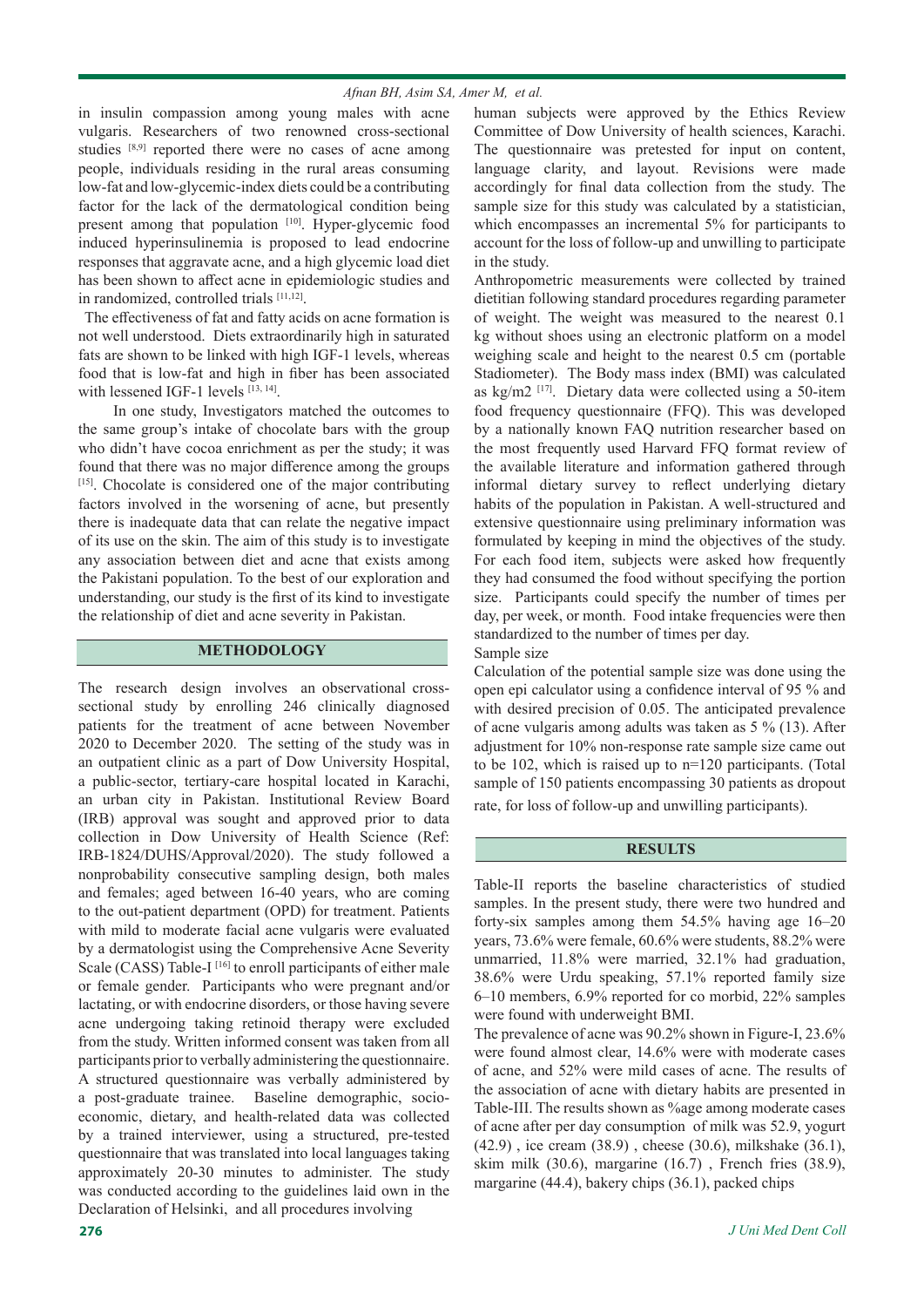#### *Dietary intake of acne patient: an observational study*

(36.1), white bread (25), vegetables (38.9), fruits (38.9), cold drink (44.4), cake (52.8), mangoes (44.4), dates (47.2), watermelon (41.7), whole fat (38.9), white rice (54.3), one tablespoon butter (25), one slice of pizza (36.1), one bar of chocolate (38.9%) and one paratha (52.8%). mangoes (44.4), dates (47.2), watermelon (41.7), whole fat (38.9), white rice (54.3), one tablespoon butter (25), one slice of pizza (36.1), one bar of chocolate (38.9%) and one paratha (52.8%). Among these food items, consumption of yogurt, ice cream, milkshake, butter, margarine, French fries, chocolate, bakery & packed chips, white bread, vegetables, fruits, pickles, cake, dates, and white rice gives significant association with the severity of acne using Fisher's Exact

test (p<0.05).The results of the binary logistic regression model to estimate the risk of dietary habits with food items are shown in Table-IV and are found statistically significant in Fisher's Exact test, results showed samples found with the frequent consumer of yogurt, ice cream, milkshake, butter, chocolate ,bakery chips packed chips, white bread, fruits, pickles, cake and dates were more likely to be found with acne and have higher risk as compared to non-consumer of these food items, whereas consumption of French fries, vegetables, and white rice gives negative association with acne, samples of these food items consumer will be at lower risk of acne as compared to the frequent users of these items.

#### **Table-I: Comprehensive Acne Severity Scale (CASS).**

| Grade        |        | <b>Description</b>                                                                                                                     |
|--------------|--------|----------------------------------------------------------------------------------------------------------------------------------------|
| Clear        | $^{0}$ | No lesions to barely noticeable ones; very few scattered comedones and papules.                                                        |
| Almost Clear |        | Hardly visible from 2.5 meters away; a few scattered comedones and a few small papules; and very few pustules, comedones, and papules. |
| Mild         |        | Easily recognizable; less than half of the affected area is involved; many comedones, papules, and pustules.                           |
| Moderate     |        | More than half of the affected area is involved; numerous comedones, papules, and pustules.                                            |
| Severe       |        | The entire area is involving; covered with comedones, numerous pustules and papules, a few nodules, and cysts.                         |
| Very Severe  |        | Highly inflammatory acne covering the affected area, nodules, and cysts present.                                                       |
|              |        |                                                                                                                                        |

#### **Table-II: Baseline Demographics of Studied population n (%).**

| <b>Characteristics</b> |                                        | $n=246$ (%) |
|------------------------|----------------------------------------|-------------|
|                        | $16 - 20$                              | 134 (54.5)  |
| <b>Age Group</b>       | $21 - 25$                              | 67(27.2)    |
|                        | $26 - 30$                              | 29(11.8)    |
|                        | $>30$                                  | 16(6.5)     |
| Gender                 | Male                                   | 65(26.4)    |
|                        | Female                                 | 180 (73.6)  |
|                        | Professional                           | 28(11.4)    |
| Occupation             | Student                                | 149 (60.6)  |
|                        | Retired/Jobless                        | 22(8.9)     |
|                        | Housewife                              | 26(10.6)    |
|                        | others                                 | 21(8.5)     |
| <b>Marital Status</b>  | Single                                 | 217 (88.2)  |
|                        | Married                                | 29(11.8)    |
| <b>Educational</b>     | Uneducated / illiteracy                | 10(4.1)     |
|                        | Read-Only                              | 4(1.6)      |
|                        | Primary (Up to 5 Year)                 | 17(6.9)     |
|                        | Matric (Up to 10 Years)                | 44 (17.9)   |
|                        | Intermediate (Up to 12 Years)71 (28.9) | 71(28.9)    |
|                        | Graduation Up to 14 Years)             | 79 (32.1)   |
|                        | Post- Graduation (Up to 16 Years)      | 21(8.5)     |
| <b>Ethnic Group</b>    | Sindhi                                 | 58 (23.6)   |
|                        | Punjabi                                | 29(11.8)    |
|                        | Balochi                                | 4(1.6)      |
|                        | Pashton                                | 34(13.8)    |
|                        | Urdu Speaking                          | 95 (38.6)   |
|                        | Other                                  | 26(10.6)    |
| <b>Family Members</b>  | $\leq 5$                               | 78 (31.7)   |
|                        | $6 - 10$                               | 142 (57.7)  |
|                        | >10                                    | 26(10.6)    |
| Comorbid               | Yes                                    | 17(6.9)     |
| <b>Body Mass Index</b> | Underweight $> 18.5$                   | 54(22.0)    |
|                        | Normal 18.5 - 22.9                     | 125(50.8)   |
|                        | Overweight 22.9-27                     | 50(20.3)    |
|                        | Obese 27-29                            | 17(6.9)     |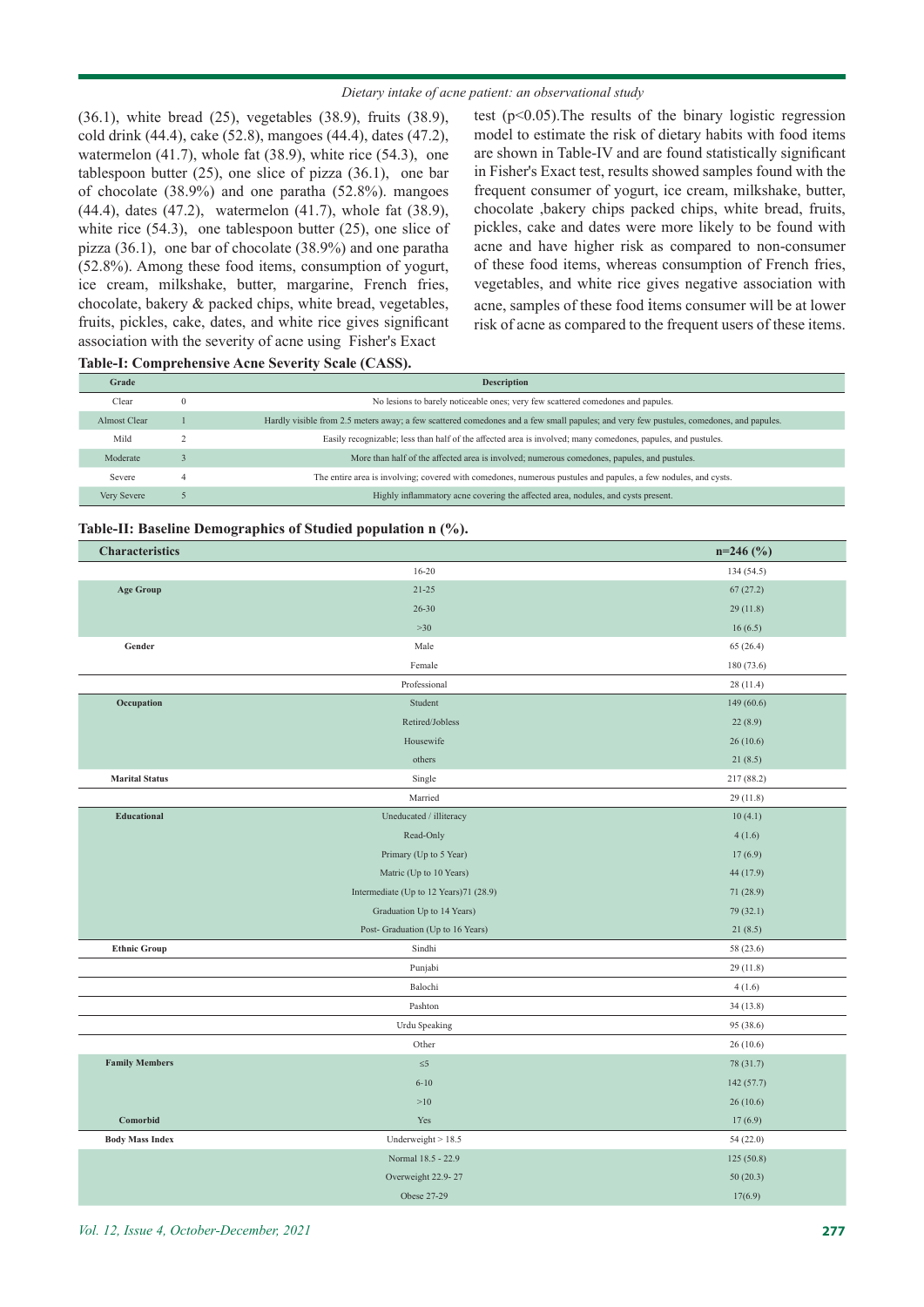| Per Day<br>Quantity | <b>Comprehensive Acne Severity Scale</b> |                  |               |                     |               |                  |               |                  |               |            |
|---------------------|------------------------------------------|------------------|---------------|---------------------|---------------|------------------|---------------|------------------|---------------|------------|
|                     |                                          | <b>Clear</b>     |               | <b>Almost Clear</b> |               | <b>Mild</b>      |               | <b>Moderate</b>  |               | p-value    |
|                     |                                          | $\mathbf n$      | $\frac{0}{0}$ | $\mathbf n$         | $\frac{0}{0}$ | $\mathbf n$      | $\frac{0}{0}$ | $\mathbf n$      | $\frac{0}{0}$ |            |
| <b>Milk</b>         | 1 cup                                    | 19               | 79.2          | 32                  | 57.1          | 82               | 65.1          | $18\,$           | 52.9          | 0.46       |
|                     | 2 cup                                    | $\overline{0}$   | 0.0           | $\mathbf{1}$        | 1.8           | $\mathfrak{Z}$   | 2.4           | $\mathbf{1}$     | 2.9           |            |
| <b>Yogurt</b>       | 1 cup                                    | 19               | 79.2          | 39                  | 68.4          | 81               | 63.3          | 15               | 42.9          |            |
|                     | 2 cups                                   | $\overline{0}$   | 0.0           | 1                   | 1.8           | $\overline{4}$   | 3.1           | $\overline{4}$   | 11.4          |            |
| Ice-cream           | $1 \text{ cup}$                          | 18               | 75.0          | 30                  | 51.7          | 68               | 53.1          | 14               | 38.9          |            |
|                     | 2 cups                                   | $\overline{2}$   | 8.3           | $\, 8$              | 13.8          | $\overline{2}$   | 1.6           | $\overline{7}$   | 19.4          | $< 0.01*$  |
|                     | More than 2 cups                         | $\overline{0}$   | 0.0           | $\boldsymbol{0}$    | 0.0           | $\mathbf{1}$     | 0.8           | $\theta$         | 0.0           |            |
| <b>Cheese</b>       | 1 cup                                    | 13               | 54.2          | 26                  | 44.8          | 63               | 49.2          | 11               | 30.6          | 0.39       |
|                     | 2 cups                                   | $\mathbf{1}$     | 4.2           | $\overline{4}$      | 6.9           | 5                | 3.9           | $\mathbf{1}$     | 2.8           |            |
| <b>Milkshake</b>    | 1 cup                                    | 14               | 58.3          | 32                  | 55.2          | 78               | 60.9          | 13               | 36.1          | $0.01*$    |
|                     | 2 cups                                   | $\boldsymbol{0}$ | 0.0           | $\sqrt{6}$          | 10.3          | $\sqrt{2}$       | 1.6           | $\overline{4}$   | 11.1          |            |
| <b>Butter</b>       | 1 tbsp                                   | 16               | 66.7          | 30                  | 51.7          | 65               | 50.8          | $\overline{9}$   | 25.0          |            |
|                     | 2 tbsp                                   | $\theta$         | 0.0           | $\overline{c}$      | 3.4           | 5                | 3.9           | 3                | 8.3           | $0.04*$    |
|                     | More than 2 tbsp                         | 1                | 4.2           | $\overline{4}$      | 6.9           | 2                | 1.6           | $\mathbf{1}$     | 2.8           |            |
| <b>Skim milk</b>    |                                          | 14               | 58.3          | 23                  | 39.7          | 59               | 46.1          | 11               | 30.6          |            |
|                     | $1 \text{ cup}$<br>2 cups                | $\boldsymbol{0}$ | 0.0           | $\mathbf{1}$        | 1.7           | $\mathbf{1}$     | 0.8           | $\overline{2}$   | 5.6           | 0.16       |
|                     | More than 2 cups                         | $\mathbf{1}$     | 4.2           | $\boldsymbol{0}$    | 0.0           | $\overline{4}$   | 3.1           | $\boldsymbol{0}$ | 0.0           |            |
| <b>Margarine</b>    | 1 cup                                    | 15               | 62.5          | 19                  | 32.8          | 54               | 42.2          | 6                | 16.7          |            |
|                     | 2 cups                                   | $\boldsymbol{0}$ | 0.0           | 5                   | 8.6           | 10               | 7.8           | $\overline{4}$   | 11.1          | $0.04*$    |
|                     | More than 2 cups                         | $\mathbf{1}$     | 4.2           | $\mathbf{1}$        | 1.7           | $\mathbf{1}$     | 0.8           | $\mathbf{1}$     | 2.8           |            |
| <b>French fries</b> | 1 cup                                    | 16               | 66.7          | 31                  | 53.4          | 79               | 61.7          | 14               | 38.9          |            |
|                     | 2 cups                                   | $\sqrt{2}$       | 8.3           | 10                  | 17.2          | $8\,$            | 6.3           | $\mathfrak{Z}$   | 8.3           | $< 0.001*$ |
|                     | More than 2 cups                         | $\overline{2}$   | 8.3           | $\boldsymbol{0}$    | 0.0           | $\mathbf{1}$     | 0.8           | $\mathbf{1}$     | 2.8           |            |
| <b>Pizza</b>        | 1 slice                                  | 12               | 50.0          | 25                  | 43.1          | 65               | 50.8          | 13               | 36.1          |            |
|                     | 2 slices                                 | 3                | 12.5          | 13                  | 22.4          | 9                | 7.0           | $\overline{4}$   | 11.1          |            |
|                     | More than 2<br>slices                    | $\sqrt{2}$       | 8.3           | $\sqrt{2}$          | 3.4           | 9                | 7.0           | $\boldsymbol{0}$ | 0.0           | 0.057      |
| Chocolate           | 1 bar                                    | 20               | 83.3          | 30                  | 51.7          | 74               | 57.8          | 14               | 38.9          |            |
|                     | 2 bars                                   | $\mathbf{1}$     | 4.2           | $\overline{9}$      | 15.5          | 12               | 9.4           | $\overline{4}$   | 11.1          | $0.02*$    |
|                     | More than 2<br>slices                    | $\boldsymbol{0}$ | 0.0           | $\mathfrak{Z}$      | 5.2           | $\overline{2}$   | 1.6           | $\boldsymbol{0}$ | 0.0           |            |
| <b>Margarine</b>    | 1 cup                                    | 15               | 62.5          | 33                  | 56.9          | 75               | 58.6          | 16               | 44.4          |            |
|                     | 2 cups                                   | $\boldsymbol{0}$ | 0.0           | $\mathfrak{Z}$      | 5.2           | $\mathfrak{S}$   | 3.9           | $\mathfrak{Z}$   | 8.3           | 0.63       |
| <b>Bakery chips</b> | $1 \text{ cup}$                          | 16               | 66.7          | 35                  | 61.4          | 77               | 60.2          | 13               | 36.1          |            |
|                     | 2 cups                                   | $\boldsymbol{0}$ | 0.0           | $\overline{2}$      | 3.5           | 5                | 3.9           | 5                | 13.9          | $< 0.01*$  |
|                     | More than 2 cups                         | $\mathbf{1}$     | 4.2           | $\overline{0}$      | 0.0           | $\boldsymbol{0}$ | 0.0           | $\boldsymbol{0}$ | 0.0           |            |
| <b>Packed chips</b> | $1 \text{ cup}$                          | $18\,$           | 75.0          | 34                  | 58.6          | 83               | 64.8          | 13               | 36.1          |            |
|                     | 2 cups                                   | $\mathbf{1}$     | 4.2           | $\mathfrak{Z}$      | 5.2           | $\sqrt{6}$       | 4.7           | 6                | 16.7          | $< 0.01*$  |
|                     | More than 2 cups                         | $\mathbf{1}$     | 4.2           | $\boldsymbol{0}$    | $0.0\,$       | $\boldsymbol{0}$ | 0.0           | $\boldsymbol{0}$ | 0.0           |            |

### **Table-III: Association of Acne with Dietary Habits.**

\*Denotes significant association (p<0.05).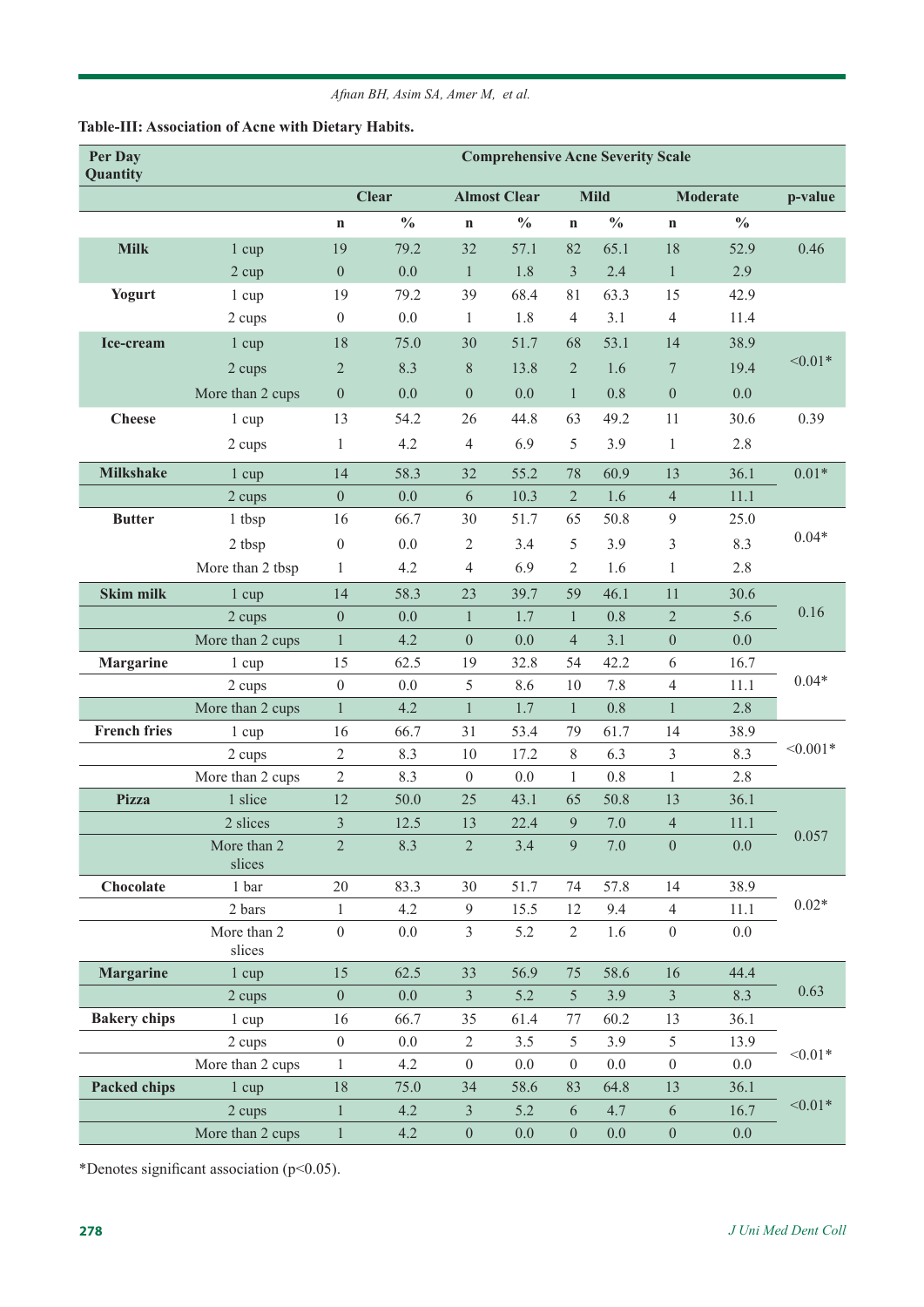### *Dietary intake of acne patient: an observational study*

## **Table-IV: Association of Acne with Dietary Habits.**

| Per Day<br>Quantity |                       | <b>Comprehensive Acne Severity Scale</b> |               |                     |               |                  |               |                  |               |           |
|---------------------|-----------------------|------------------------------------------|---------------|---------------------|---------------|------------------|---------------|------------------|---------------|-----------|
|                     |                       | <b>Clear</b>                             |               | <b>Almost Clear</b> |               | <b>Mild</b>      |               | <b>Moderate</b>  |               | p-value   |
|                     |                       | $\mathbf n$                              | $\frac{0}{0}$ | $\mathbf n$         | $\frac{0}{0}$ | $\mathbf n$      | $\frac{0}{0}$ | $\mathbf n$      | $\frac{0}{0}$ |           |
| White bread         | 1 bread               | 18                                       | 75.0          | 30                  | 51.7          | 51               | 39.8          | 9                | 25.0          | $< 0.01*$ |
|                     | 2 breads              | $\mathfrak{2}$                           | 8.3           | 9                   | 15.5          | 37               | 28.9          | $\mathfrak{g}$   | 25.0          |           |
|                     | More than 2<br>breads | 1                                        | 4.2           | $\overline{2}$      | 3.4           | $\overline{2}$   | 1.6           | $\mathbf{1}$     | 2.8           |           |
| Paratha             | 1                     | 20                                       | 83.3          | 39                  | 67.2          | 83               | 64.8          | 19               | 52.8          |           |
|                     | $\overline{2}$        | $\mathbf{1}$                             | 4.2           | $\overline{4}$      | 6.9           | 6                | 4.7           | $\overline{4}$   | 11.1          | 0.42      |
|                     | More than 2           | $\boldsymbol{0}$                         | 0.0           | $\boldsymbol{0}$    | 0.0           | $\overline{2}$   | 1.6           | $\mathbf{0}$     | 0.0           |           |
| Vegetables          | 1 cup                 | 17                                       | 70.8          | 38                  | 65.5          | 70               | 55.6          | 14               | 38.9          |           |
|                     | 2 cups                | $\overline{4}$                           | 16.7          | 11                  | 19.0          | 25               | 19.8          | 12               | 33.3          | $0.01*$   |
|                     | more than 2 cups      | $\overline{2}$                           | 8.3           | $\boldsymbol{0}$    | 0.0           | $\overline{2}$   | 1.6           | $\boldsymbol{0}$ | 0.0           |           |
| Fruits              | $1 \text{ cup}$       | 16                                       | 66.7          | 39                  | 67.2          | 74               | 57.8          | 14               | 38.9          |           |
|                     | 2 cups                | $\overline{3}$                           | 12.5          | 6                   | 10.3          | 25               | 19.5          | $8\,$            | 22.2          | $0.02*$   |
|                     | more than 2 cups      | $\overline{2}$                           | 8.3           | $\boldsymbol{0}$    | 0.0           | $\mathbf{1}$     | 0.8           | $\mathbf{1}$     | 2.8           |           |
|                     |                       |                                          |               |                     |               |                  |               |                  |               |           |
| Cold drink          | $1 \text{ cup}$       | 19                                       | 79.2          | 32                  | 55.2          | 69               | 53.9          | 16               | 44.4          |           |
|                     | 2 cups                | $\overline{2}$                           | 8.3           | $\overline{4}$      | 6.9           | 11               | 8.6           | $\overline{4}$   | 11.1          | 0.17      |
|                     | more than 2 cups      | $\boldsymbol{0}$                         | 0.0           | $\overline{2}$      | 3.4           | $\boldsymbol{0}$ | 0.0           | $\mathbf{1}$     | 2.8           |           |
| Pickles             | 1 tbsp                | 15                                       | 62.5          | 30                  | 51.7          | 71               | 55.5          | 13               | 36.1          |           |
|                     | 2 tbsp                | $\mathbf{1}$                             | 4.2           | $\overline{2}$      | 3.4           | 5                | 3.9           | $\overline{2}$   | 5.6           | $0.03*$   |
|                     | more than 2 tbsp      | $\overline{2}$                           | 8.3           | $\boldsymbol{0}$    | 0.0           | $\mathbf{1}$     | 0.8           | $\mathbf{0}$     | 0.0           |           |
| Cake                | $1 \text{ cup}$       | 22                                       | 91.7          | 34                  | 58.6          | 79               | 62.2          | 19               | 52.8          |           |
|                     | 2 cups                | $\overline{0}$                           | 0.0           | 5                   | 8.6           | 7                | 5.5           | $\mathbf{2}$     | 5.6           | $< 0.01*$ |
|                     | more than 2 cups      | $\mathbf{1}$                             | 4.2           | $\boldsymbol{0}$    | 0.0           | $\boldsymbol{0}$ | 0.0           | $\boldsymbol{0}$ | 0.0           |           |
| Mango               | $1 \text{ cup}$       | 17                                       | 70.8          | 30                  | 51.7          | 65               | 50.8          | 16               | 44.4          |           |
|                     | 2 cups                | $\overline{2}$                           | 8.3           | $\overline{2}$      | 3.4           | 21               | 16.4          | $\overline{4}$   | 11.1          | 0.09      |
|                     | more than 2 cups      | $\overline{2}$                           | 8.3           | 5                   | 8.6           | 6                | 4.7           | $\mathbf{1}$     | 2.8           |           |
| Dates               | $1 \text{ cup}$       | 17                                       | 70.8          | 34                  | 58.6          | 81               | 63.3          | 17               | 47.2          | 0.051     |
|                     | 2 cups                | $\overline{2}$                           | 8.3           | $\overline{2}$      | 3.4           | $\overline{2}$   | 1.6           | $\overline{4}$   | 11.1          |           |
| Watermelon          | 1 cup                 | 19                                       | 79.2          | 31                  | 53.4          | 66               | 51.6          | 15               | 41.7          |           |
|                     | 2 cups                | $\boldsymbol{0}$                         | 0.0           | $\mathbf{1}$        | 1.7           | 12               | 9.4           | $\overline{4}$   | 11.1          | 0.32      |
|                     | more than 2 cups      | $\boldsymbol{0}$                         | 0.0           | $\overline{3}$      | 5.2           | $\overline{2}$   | 1.6           | $\boldsymbol{0}$ | 0.0           |           |
| Whole fat           | 1 cup                 | 16                                       | 66.7          | 24                  | 41.4          | 66               | 52.0          | 14               | 38.9          |           |
|                     | 2 cups                | $\boldsymbol{0}$                         | $0.0\,$       | $\overline{2}$      | 3.4           | $\overline{2}$   | 1.6           | $\mathbf{1}$     | 2.8           | $< 0.01*$ |
| White Rice          | 1 cup                 | 21                                       | 87.5          | 45                  | 78.9          | 71               | 56.3          | 19               | 54.3          |           |
|                     | 2 cups                | $\mathbf{2}$                             | 8.3           | $\overline{9}$      | 15.8          | 41               | 32.5          | 15               | 42.9          | $< 0.01*$ |
|                     | more than 2 cups      | $\mathbf{1}$                             | 4.2           | $\overline{2}$      | 3.5           | $\overline{2}$   | 1.6           | $\mathbf{1}$     | 2.9           |           |

\*Denotes significant association (p<0.05).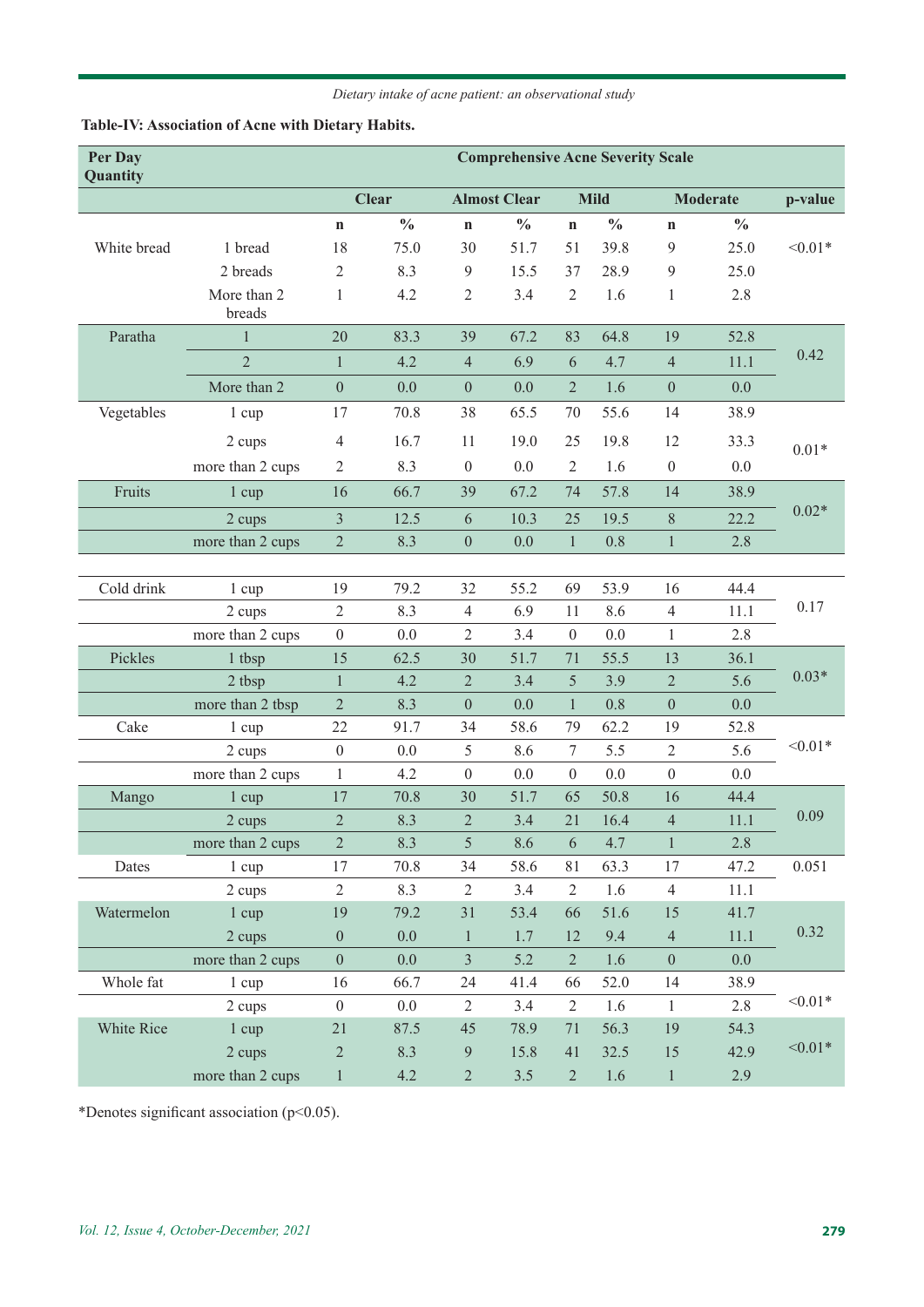

**Figure-I: Frequency of Acne Vulgaris Patients according to Comprehensive Acne Severity Scale (CASS).**

| Table-V: Risk Estimation of Acne with Dietary Habits using Binary Logistic Regression. |  |  |  |
|----------------------------------------------------------------------------------------|--|--|--|
|                                                                                        |  |  |  |

| <b>Dietary Habits</b>  | $n$ (%)   | <b>Beta</b> | S.E. | <b>Wald</b> | <b>Odds Ratio</b> | 95% C.I. for odds Ratio |              | p-value |
|------------------------|-----------|-------------|------|-------------|-------------------|-------------------------|--------------|---------|
|                        |           |             |      |             |                   | Lower                   | <b>Upper</b> |         |
| Yogurt or curd         | 140(63.1) | 0.024       | 0.44 | 0.003       | 1.024             | 0.42                    | 2.44         | 0.95    |
| Ice cream<br>$\bullet$ | 140(63.1) | 0.368       | 0.43 | 0.723       | 1.445             | 0.61                    | 3.37         | 0.39    |
| Milkshake              | 111(50)   | 0.511       | 0.44 | 1.333       | 1.667             | 0.70                    | 3.96         | 0.24    |
| Butter                 | 84(37.8)  | 1.113       | 0.56 | 3.881       | 3.043             | 1.00                    | 9.21         | $0.04*$ |
| French fries           | 153(69.5) | $-0.062$    | 0.47 | 0.017       | 0.940             | 0.37                    | 2.37         | 0.89    |
| Chocolate              | 141(63.5) | 0.043       | 0.44 | 0.010       | 1.044             | 0.43                    | 2.49         | 0.92    |
| Bakery chips           | 111(50.2) | 0.896       | 0.46 | 3.656       | 2.451             | 0.97                    | 6.14         | 0.06    |
| Packed chips           | 153(69.5) | 0.489       | 0.43 | 1.241       | 1.631             | 0.69                    | 3.85         | 0.26    |
| White bread            | 158(71.5) | 0.409       | 0.44 | 0.835       | 1.505             | 0.62                    | 3.61         | 0.36    |
| Vegetables             | 193(86.9) | $-1.240$    | 1.04 | 1.420       | 0.289             | 0.03                    | 2.22         | 0.23    |
| Fruits                 | 197(88.7) | 0.118       | 0.65 | 0.033       | 1.126             | 0.31                    | 4.04         | 0.85    |
| Pickles                | 75(33.8)  | 0.662       | 0.52 | 1.607       | 1.939             | 0.69                    | 5.39         | 0.20    |
| Cake                   | 144(64.9) | 0.446       | 0.43 | 1.061       | 1.562             | 0.66                    | 3.65         | 0.30    |
| Dates                  | 120(54.1) | 0.330       | 0.43 | 0.584       | 1.390             | 0.59                    | 3.23         | 0.44    |
| White rice             | 194(87.4) | $-1.200$    | 1.04 | 1.328       | 0.301             | 0.03                    | 2.31         | 0.24    |

Dependent variable: Acne

Independent variables: Dietary Habits

\*p<0.05 was considered statistically significant

### **DISCUSSION**

The study aimed to investigate an association between acne vulgaris and various dietary foods among young adults in Karachi, Pakistan. Though research investigating the prevalence of acne vulgaris among various geographic regions of Pakistan has been conducted, to the best of our knowledge, this is the first study to examine the association of various dietary foods with the development and severity of acne vulgaris among a Pakistani population of under 30 years of age [18, 19]. The severity of acne was assessed using a standardized tool known as the Comprehensive Acne Severity Scale (CASS), which grades the progressive nature of acne on various parts of the body, although this study did not include participants in grade 4 or 5 category on the

CASS scale as they may already be consuming prescriptive medications for the acne severity (Table-I). Therefore, this study enrolled participants with an acne severity degree ranging between grade 0 (clear) and grade 3 (moderate). Based on the results, the overall prevalence of acne vulgaris within the present study was 90.2% and was mostly seen in the 16–20 year age group with 54.5%, and of the total 246 sample size majority, 60.6% of clinical examined acne vulgaris was among students. These findings are similar to a study conducted in Kuwait on school adolescents, with the self-reported prevalence of acne being 44.8% while clinical examination acne was reported to be 67.1% [20]. The prevalence rate of acne by clinical examination in the Kuwait study was lower to the prevalence of acne clinically reported as 90.2%, further categorizing them as 52% mild cases and 14.6% as moderate cases of acne among the participants in this study. he clinically presented acne prevalence was higher among the female gender with a reported 73.6% in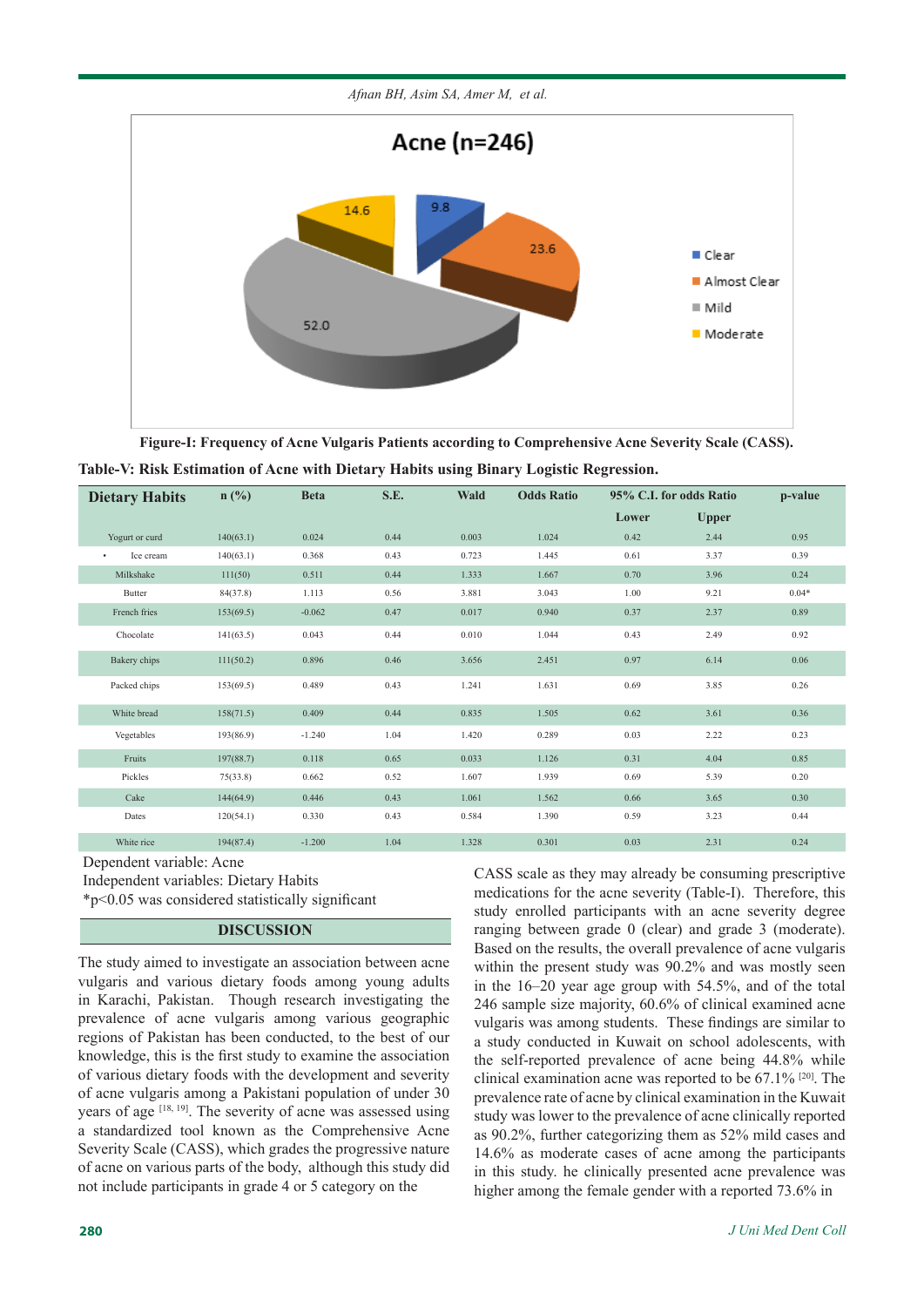73.6% in this study, which is similar to the Kuwait study reporting 74.1% females with clinical and self-reported acne, and additionally, a Taiwan study which reported higher prevalence of acne among female school-going children, even after stratification by age [21].

Among various factors linked to the development of acne vulgaris, research has shown inconclusive findings regarding body mass index (BMI) as a modifiable factor associated with acne vulgaris. The majority of participants with acne in this study were categorized as having underweight (22%) or normal BMI (50.8%) classification for young adults.

These findings contrast from a Taiwanese study which found that school-going participants with higher BMIs had greater rates of acne. Similarly, a Kuwait study on young adolescents who were obese/ overweight was found to be more likely to have acne vulgaris in comparison to normal weight adolescents [20]. Out of the 246 young adult participants for this study, the CASS scale determined 52% participants with grade 3 or mild severity of acne, while 9.8% were categorized as grade 0 or having no lesions of acne visible on their body, while 23.6% of participants were determined to have "almost clear" or grade 1 of acne severity (Figure-I).

This study found that the frequency of yoghurt (1 cup), milk shake and ice cream intake had a significant association with development of grade 2 (mild) or grade 3 (moderate) severity of acne on CASS, which is similar to other reported findings of milk and ice cream intake having positive association with acne vulgaris occurrence among young adults from Malaysia, despite this study not having found a significant association of milk consumption with acne development based on CASS<sup>[22,23]</sup>. These results differ from a crosssectional study conducted in South Korea, which indicated milk and dairy products intake was associated with the occurrence and progression of acne vulgaris [23]. Alkhabbaz and colleagues found neither the consumption of milk nor various other dairy products were associated with acne vulgaris in multivariable analysis, although intake of lowfat milk was associated with acne in univariable analysis. In contrast, skim-milk (low-fat milk) consumption was not found to be significantly associated with acne vulgaris within this study [20].

This study also found a statistically significant association between consumption of fatty products and acne vulgaris, such as butter  $(p=0.01)$  and margarine  $(p=0.04)$ , which contrasts with the findings reported from a study in Turkey indicating the severity of acne did not progress as fat consumption increased [24].

High-glycemic foods such as French fries, bakery chips and packaged chips also known in Western culture to be junk foods, were all investigated to determine the impact of these products on the severity of acne vulgaris using the CASS tool. This study found a statistically significant association among French fries, bakery chips, and packaged chips in relation to the severity in acne vulgaris development (see Table-IV).

The impact of chocolate consumption was investigated and found to have a statistically significant association  $(p<0.05)$ with the severity of acne vulgaris among young adults in this study. Previous extended research has provided inconclusive findings regarding the intake of chocolate on acne development, severity and exacerbation [22-24]. A doubleblind, placebo-controlled randomized, controlled trial was conducted to investigate the impact of milk chocolate intake in the majority of male participants with the diagnosed skin condition, which found eating chocolate led to progression in their acne severity [25,26]. In 2017, Ulvestad et al. evaluated that full fat dairy products were linked with moderate and severe acne whereas, one of the earliest study by Fulton et al, investigated acne and chocolate conducted on sixtyfive subjects diagnosed with acne consumed milk chocolate bars as compared to subjects given a chocolate-less placebo bar containing vegetable fat, with results indicating no significant difference between the two groups, suggesting chocolate had no effect on acne development [27].

#### **CONCLUSION**

Dairy products, high glycemic index, and fatty foods are associated with flares of acne in Karachi. The patients should be recommended to avoid such food for long term maintenance of skin health.

**ACKNOWLEDGEMENT:** We are thankful to all participants involved in this study and others who have helped either directly or indirectly.

### **GRANT SUPPORT & FINANCIAL DISCLOSURE:**  None

**CONFLICT OF INTEREST:** All authors disclose no conflict of interest.

### **REFERENCES:**

- 1. Al-Talib H, Al-Khateeb A, Hameed A, Murugaiah C. Efficacy and safety of superficial chemical peeling in treatment of active acne vulgaris. Anais Brasileiros de Dermatologia. 2017; 92(2):212-216. Doi:10.1590/ abd1806-4841.20175273
- 2. Mahto A. Acne vulgaris. Medicine. 2017; 45(6):386- 389. Doi: 10.1016/j.mpmed.2017.03.003
- 3. Tuchayi SM, Makrantonaki E, Ganceviciene R, Dessinioti C, Feldman SR, Zouboulis CC. Acne vulgaris. Nature Reviews Disease Primers. 2015; 17; 1(1):1-20. Doi:10.1038/nrdp.2015.29
- 4. Safizadeh H, Shamsi-Meymandy S, Naeimi A. Quality of life in Iranian patients with acne. Dermatology Research and Practice. 2012: 571516. Doi:10.1155/2012/571516
- 5. Baldwin H, Tan J. Effects of diet on acne and its response to treatment. American Journal of Clinical Dermatology. 2021;22(1):55-65. Doi: 10.1007/s40257- 020-00542-y
- 6. Sutariya S, Sunkesula V, Kumar R, Shah K. Review: Milk and milk products, insulin-like growth factor-1 and cancer. EC Nutrition. 2018; 13:696-705.